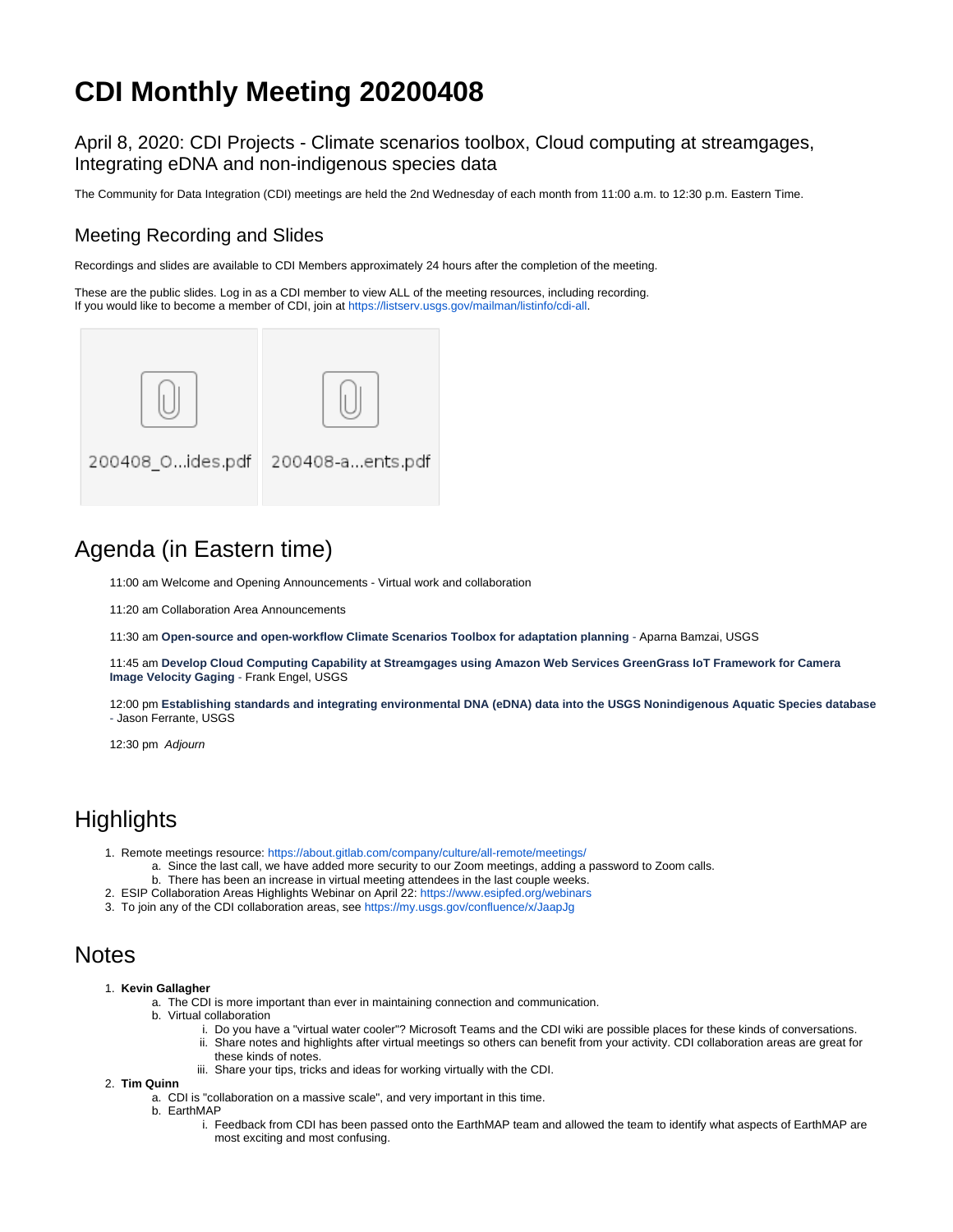#### 3. **EarthMAP update from Sky Bristol**

- a. Blog post ([link](https://atthecore.usgs.gov/leadership/leaders-blog/141-years-and-counting-earthmap-future) for USGS employees)
- b. Intranet page ([link](https://atthecore.usgs.gov/special-groups/earth-monitoring-analyses-and-prediction-earthmap) for USGS employees)
- c. MS Team [\(link](https://teams.microsoft.com/l/team/19%3a25afc4df969544c596b6250877040e4b%40thread.skype/conversations?groupId=e3711e8c-5dfb-46f2-abe7-59cccfc8d9c8&tenantId=0693b5ba-4b18-4d7b-9341-f32f400a5494) for USGS employees)
- 4. **Announcements from Collaboration Areas (see slides for full details)**
	- a. Usability
		- i. Town hall meeting: April 15th, Testing Usability with Users
		- ii. Resource review: May 20, Usability and Building Trust
		- iii. Have usability questions? Post them at:<https://my.usgs.gov/confluence/x/yZCpJg> Interested in being a usability tester? Sign up at:<https://my.usgs.gov/confluence/x/ZMmpJg> Want to stay in touch? Join Listserv via: [https://listserv.usgs.gov/mailman/listinfo](https://listserv.usgs.gov/mailman/listinfo/cdi-usability) [/cdi-usability](https://listserv.usgs.gov/mailman/listinfo/cdi-usability)
	- b. Semantic Web
		- i. Paper discussion, April 9
			- ii. "Best Practices for Implementing FAIR Vocabularies and Ontologies on the Web" by Daniel Garijo and María Poveda Villalón: [ht](https://arxiv.org/pdf/2003.13084.pdf) [tps://arxiv.org/pdf/2003.13084.pdf](https://arxiv.org/pdf/2003.13084.pdf)
		- iii. [2020 2021 SWWG Meetings](https://my.usgs.gov/confluence/display/cdi/2020+-+2021+SWWG+Meetings)
	- c. Metadata Reviewers
		- i. Last meeting, April 6
		- ii. Next meeting, May 4
		- iii. [Meetings of the Metadata Reviewers Community](https://my.usgs.gov/confluence/display/cdi/Meetings+of+the+Metadata+Reviewers+Community)
	- d. Tech Stack
		- i. Next meeting, April 9, "Unidata Science Gateway"<https://science-gateway.unidata.ucar.edu/> [http://wiki.esipfed.org/index.php](http://wiki.esipfed.org/index.php/Interoperability_and_Technology/Tech_Dive_Webinar_Series#9_April_2020:_.22Unidata_Science_Gateway.22_Julien_Chastang) [/Interoperability\\_and\\_Technology/Tech\\_Dive\\_Webinar\\_Series#9\\_April\\_2020:\\_.22Unidata\\_Science\\_Gateway.](http://wiki.esipfed.org/index.php/Interoperability_and_Technology/Tech_Dive_Webinar_Series#9_April_2020:_.22Unidata_Science_Gateway.22_Julien_Chastang) [22\\_Julien\\_Chastang](http://wiki.esipfed.org/index.php/Interoperability_and_Technology/Tech_Dive_Webinar_Series#9_April_2020:_.22Unidata_Science_Gateway.22_Julien_Chastang)
	- e. Data Management
		- i. Next event, April 13, Upcoming changes to the Science Data Catalog with Lisa Zolly
		- ii. Last event, March 9, Value Propositions with Science Gateways
	- f. Software Development
		- i. Next event, April 23
	- g. Open Innovation
		- i. April 17, COVID-19 Open Innovation Efforts:<https://my.usgs.gov/confluence/display/cdi/COVID-19+Open+Innovation+Efforts> ii. The Opportunity Project (TOP) – Earth Sprint (Problem Statement Due Friday, April 10 – email me at [sophiabliu@usgs.gov](mailto:sophiabliu@usgs.gov) if
		- you would like to help):<https://opportunity.census.gov/sprints/>
		- iii. TOP Earth Sprint Roundtable Notes: [https://docs.google.com/document/d](https://docs.google.com/document/d/1UE8cMjDL2_aJpwShHv7gn1hThrvpTQC9K5uBQ0zXadA/edit?usp=sharing)
		- [/1UE8cMjDL2\\_aJpwShHv7gn1hThrvpTQC9K5uBQ0zXadA/edit?usp=sharing](https://docs.google.com/document/d/1UE8cMjDL2_aJpwShHv7gn1hThrvpTQC9K5uBQ0zXadA/edit?usp=sharing)
		- iv. FEMA PrepTalk on "Crowdsourcing & Citizen Science as Force Multipliers for Emergency Management" by Sophia Liu: [https://](https://www.fema.gov/preptalks) [www.fema.gov/preptalks](https://www.fema.gov/preptalks)
		- v. Citizen Science Association Webinar:<https://www.citizenscience.org/events/webinars>
		- vi. Citizen Science Association COVID-19 Resources: <https://www.citizenscience.org/covid-19>
	- h. Risk
- i. Next meeting, April 16, Human-Centered Design Thinking with Impact360 Alliance (part 3)
- ii. Risk Community of Practice Community Survey: <https://tinyurl.com/vp3xla4>
- iii. Risk page: <https://listserv.usgs.gov/mailman/listinfo/cdi-risk>
- i. ICEMM
	- i. Annual meeting was March 17-18; ICEMM CDI website has all recordings here: [Interagency Collaborative for Environmental](https://my.usgs.gov/confluence/display/cdi/Interagency+Collaborative+for+Environmental+Modeling+and+Monitoring)  [Modeling and Monitoring](https://my.usgs.gov/confluence/display/cdi/Interagency+Collaborative+for+Environmental+Modeling+and+Monitoring)

#### 5. **Open-source and open-workflow Climate Scenarios Toolbox for adaptation planning: Aparna Bamzai-Dodson**

- a. Link to website: <https://www.earthdatascience.org/cst/index.html>
- b. Scenario planning a way to consider the range of possible outcomes; 3-5 plausible divergent scenarios. Managers and scientists can use this information for adaptation strategies.
- c. The Climate Scenarios Toolbox is attempting to take the pain out of working with climate data
- d. The Toolbox is open and usable, allowing other users to contribute open code. The Toolbox hopes to do the following:
	- i. lower the barrier to entry
	- ii. automate common tasks
	- iii. reduce the potential for errors
	- iv. empower a larger user community
- e. The link above includes a getting started guide for the Toolbox.
	- i. There is extra support for the National Park Service, as NPS was a partner for this project.
- f. Engaging CDI
	- i. Install and use the Toolbox
	- ii. Provide feedback on issues/features
	- iii. Contribute to the package
- 6. **Develop Cloud Computing Capability at Streamgages using Amazon Web Services GreenGrass IoT Framework for Camera Image Velocity Gaging: Frank Engel**

#### a. Gaging (measuring water quanitity)

- i. Sometimes we can't measure
	- 1. flashy regimes
	- 2. unsafe/unreachable
	- 3. indirect (post flood) methods aren't cheap
- b. How do we get past these issues?
	- i. non-contact methods
		- 1. imagery combined with software gets complicated; requires training; and some subjectivity is involved
		- 2. want to automate this process and take some of the pain out of it
- c. CHS/AWS IoT Cloud Processing Goal
	- i. First required building a cloud infrastructure
		- ii. Successes
			- 1. Auto-provisioning to the cloud
			- 2. MQTT Schema (in progress)
			- 3. Generating global actions (see something, do something)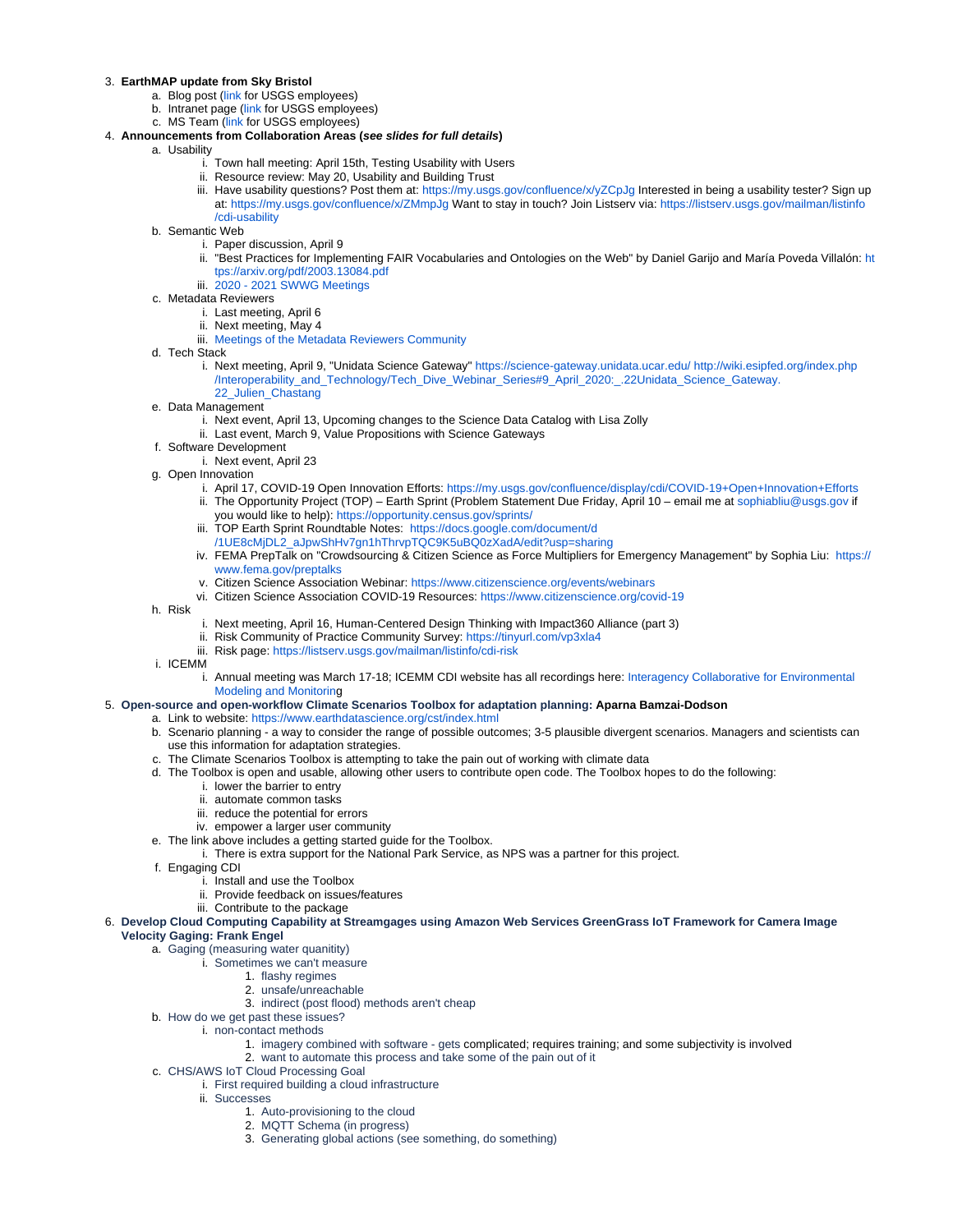4. Initial time-lapse video Lambdas (for SSTL)

iii. Lessons learned

1. Cloud computing knowledge takes a lot of work to acquire

2. A lot of hands in the cookie jar

- a. In the short term, it can be difficult to sort through the differing needs of stakeholders
- 3. Time! 7. **Establishing standards and integrating environmental DNA (eDNA) data into the USGS Nonindigenous Aquatic Species database: Jason Ferrante**

#### a. eDNA is genetic material released by an organism into its environment (skin, blood, saliva, feces into surrounding air, water, soil, etc.).

- b. Why add a data layer to the NAS database specifically for eDNA?
	- i. Want to combine the traditional specimen sightings and eDNA detections for a more complete distribution records to improve response time to new invasions.
- c. Aquatic invasive species data specifically are species of interest
- d. Need to establish strong community standards that will allow high-quality data that can be validated.
- e. What did we do?
	- i. Experimental Standards

#### 1. eDNA literature review

- 2. establish standard criteria regarding sampling design and collection, laboratory processing, and data analysis
- ii. Stakeholder Backing
	- 1. Reviewing criteria among stakeholders
	- 2. Input by eDNA community of practice
		- a. pre-submission form to vet data before it is included
	- 3. Teleconferences to gain consensus (ongoing process)
	- 4. Produce a white paper
- iii. Integration into NAS
	- 1. Community standards
	- 2. Web submission form/template
- 3. Prototype web viewer (map) iv. Pre-submission survey
	- 1. Two blocks of questions, some that will require a "yes" in order to move forward, some that will vet the data better
- v. Quick start guide for the database became a need during the feedback process
- vi. See slides or recording for mock-up of map view
- vii. Challenges
	- 1. Expected challenges:
		- a. Getting to consensus on submission form
		- b. Staying organized and keeping lines of communication open
		- 2. Meeting the needs of managers and researchers (getting feedback)
			- a. town hall style meetings to present ideas and garner feedback
				- b. if you're interested, it will be Monday, April 13 contact West Daniel if you'd like to attend
		- 3. Take aways/follow up
			- a. Networking is very important. Use existing infrastructures (such as CDI!); Teams is also working very well b. Within the CDI group, many are looking for help developing new tools which use eDNA data. Working on a manuscript that provides insight about the process

### **Questions**

- 1. Based on recent USGS guidance, will this call be moved off of Zoom to Teams?
	- a. Leslie: We are testing external participation now and will keep the CDI informed of tech choice. Anyone interested in testing or discussing further, get in touch with me!
- 2. Would you be able to see if you have any "surprising" new users as a result of the tool, or do you have ideas of how to learn if you do? a. The package is not officially released on GitHub but we are working on it, and there will be a publication in Journal of Open Source Software. Hope we see people fork code, can incorporate user modifications back into the main branch. Hoping the user community picks this up and makes it into a bigger and better toolbox.
- 3. What was your process for identifying your main users and their needs?
	- a. Our center is part of a USGS network meant to work with natural resource management partners to help understand climate adaptation science. We have worked quite extensively with Fish and Wildlife Service and National Park Service over 7 years on supporting their science needs. We saw inefficiencies in the workflow, and commonalities existed in the data requested, but we were starting from the ground up whenever we had to provide it. Anyone doing research across continental US can use it, so hoping to expand past initial stakeholders.
- 4. Is the climate reanalysis data included so that historical climate (and weather) can be downloaded too?
- a. Yes, it can do historical and future comparisons.
- 5. Could you say more about the Journal of Open Source Software?
	- a. Open review process; way to release new tools that are allowing people access to new data. Write-ups for publication are pretty short; description of the package/software, what problem it solves, and how you are contributing (not doing something that is already done). Goes through peer review process and is released as a publication. Nice way to get the tool out to a broader community.
- 6. Is it possible to include a vignette that uses the software in a JOSS publication?
	- a. Will find that out and get back to you.
- 7. Comment from [sli.do](http://sli.do): Thank you for the clear explanation of what a Lambda function is! Hearing about them everywhere these days.... a. Thanks!
- 8. Is "edge computing" the same as "data proximate analysis"? Can you explain it a bit more?
	- a. Edge computing is when you place some sort of computing power at the "edge" of your network. Really common examples include your smartphone, or house thermostat, which are at their core internet connected computers. They contain programs which compute metrics, perform tasks, etc. while communicating (near constantly) with a cloud server. For my use case, edge computing is putting a small computer at the bank of a stream to collect environmental observations. Harry House (CHS Lead), answers below that data proximate analysis would be a subset of edge computing.
	- b. hrhouse : I am assuming the working definition of "data proximate analysis" just means you run the analysis of the data "near" where the data sits. For instance, running a cloud-based application against data that resides on-premise would not be data proximate analysis.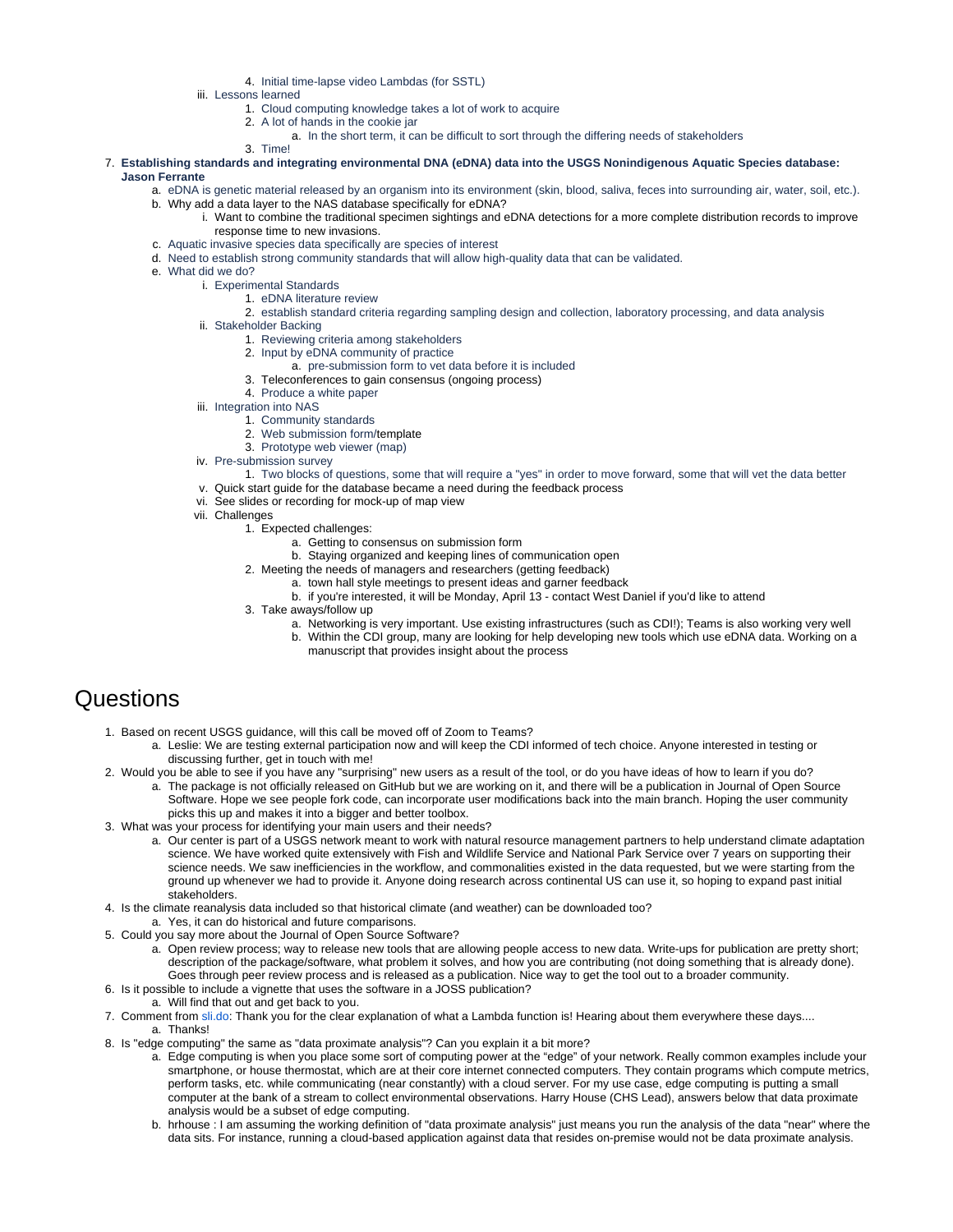Edge computing, which means you are running jobs "next: to devices in-situ where the data is collected would be "data proximate analysis". In other words, edge computing is a subset of data proximate analysis.

9. Next time we have a workshop in person, could we serve raspberry pie at the data blast?

#### a. Engel: I love pi(e)

- 10. Can a user trigger the camera remotely? Or, based on water surface elevation?
	- a. Yes, the user can currently trigger the camera in 3 ways:
		- 1. By a schedule (this is the standard approach—capture videos on some set interval)
		- 2. Using an internet connection, by checking a NWIS web streamgage parameter against a user-defined threshold
		- 3. Using a relay kit we distribute with a typical Raspberry Pi setup
		- 4. We are working on using MQTT to do control and command so that the Raspberry Pi may be triggered from the cloud, or from other IoT sensors in the network.
- 11. How do you handle security with IoT? Are these RaspberryPIs protected since they have AWS credentials to upload the data? Is there a DMZ for video uploads?
	- a. We are developing a stig for RaspberryPIs. We enforce how people set up modems in the field so it is unreachable from the outside world.
	- b. We address logical and physical security in several ways. The most important thing we likely do is provide training. In our typical setups, we are using cell modems for internet connectivity. We prescribe that these cell modems be setup in a way which only lets internet traffic from "safe" IPs even gain access. We also advise that all passwords for the system be strong. Finally, we want to make sure that the other connected devices (e.g., IP cameras) are not exposed. Physical security can be trickier. People who plan to vandalize a site will do so, pretty much no matter what we do. But, we disable hardware Bluetooth and wifi at sites, so that nobody should be able to spoof a connection. We also make sure that our hardlines are well secured. For example, we ensure that the network jack for a camera is not exposed in a way that someone could (easily) gain access and connect to the local network that way.
- 12. Are you using raspberri Pi camera?
- a. Yes, we have included support to work with the various raspicam-complaint models out there, like the Pi NoIR v2 and others.
- 13. Can you elaborate a bit on Infrastructure as Code practices you're using for this IoT project? You mentioned that you had to create infrastructure first
	- a. In general, we are using ThingLogix Foundry as our cloud templating framework. Foundry is touted as a "no code platform in the serverless cloud" which is supposed to enable easy solution development without the need to actually code them. However, we are doing things that the Foundry core hasn't implemented, so it requires us to work closely with ThingLogix to overcome these needs
	- b. hrhouse : The Infrastructure as code environment just means that the environment is implemented typically via Cloud Formation scripts which can be easily be replicated as needed. This is a key principle in how the CHS environment is architected and presented. That is the only way we can support the environment at scale, and is really a best practice. The sensor processing system, like all other systems in CHS, are required to adhere to this basic design principle. So the good news is we can support such systems at scale, and the customer can also scale their own work as well. The bad news is as Frank mentioned, it does take a new level of skill set to understand what needs to be done to work within that framework. The CHS program provides a base environment, but the customers also have an obligation to build out systems without those boundaries in this manner. We recognize how this limits adoption, and are working to bring on some support engineers who can work with customers to help them.
- 14. How many IoT RPis cameras are there. Do they provide constant video feed?
	- a. There are 3 Cameras in the CHS AWS environment at this time. There are at least 20 Raspberry Pi "camera gages" in various locations around the country. Once we finalize our Raspberry Pi scripts, we will offer an upgrade path to the users of other camera cages in the network.
- 15. great presentation of a tool that I am looking forward to seeing being more widely available for implementation. Thankyou
	- a. Thanks! This has been an amazing road so far. I'm truly excited to see the final product, and hopefully broader adoption in the USGS (as well as the Open Source IoT) communities.
- 16. I think we need a "Lending Lab of Low-Cost Instruments and Sensors" as an off shoot of what the USGS HIF provides but bringing together these low-cost sometimes disruptive innovations leveraging IOT and other sensors that we can maybe push out to the public for crowdsourcing or citizen science projects.
	- a. This is a great idea. Ultimately, our group would like to see that our sensor "network" is mature enough that we can start to distribute it through the HIF in a way that is as "turn key" as possible.
- 17. I am assuming the working definition of "data proximate analysis" just means you run the analysis of the data "near" where the data sits. For instance, running a cloud-based application against data that resides on-premise would not be data proximate analysis. Edge computing, which means you are running jobs "next: to devices in-situ where the data is collected would be "data proximate analysis". In other words, edge computing is a subset of data proximate analysis.
	- a. Engel: Thanks for the clarification Harry!
- 18. Is that RPi stig available anywhere?
- a. Currently not. I will look into how we can expand the development of the STIG, and whether/how we might share that out.
- 19. What happens to the video stream after processing? Is it archived somewhere?
	- a. For now, all video and derivative products are being saved in an S3 bucket. There are interesting, and challenging discussions about what items should be archived in a cloud processing framework, especially in light of the fact that bandwidth is often an issue. For example, if we are doing processing of video "at the edge" and sending derivitave products to the cloud (e.g., image frames, computed values from sensors, image processing results) rather than the original video—do we need to still archive the video? How would we accomplish that in low or spotty bandwidth locations?
	- b. hrhouse: You can do whatever you want with the video stream artifacts. That is up to the owner of the system.
- 20. Can you comment about any "disagreements" that came up on the submission form when you got input from your community?
	- a. Earliest iteration was just a CSV file, and more work would be done to vet data. Idea for pre-submission survey came up as input from the community. Lots of conversations about controls, that controls were in place, making sure we had questions that vetted the assay that was being run, making sure people were taking multiple samples from the field. Wanted to be as inclusive as possible, while maintaining a high level of quality.
- 21. Is the eDNA data being used to validate/reinforce other species detection/occurrence data in NAS?
- a. Not specifically, but can work to the ability to do that. NAS does a lot of work to vet photos/data that come in. 22. can you talk a bit more about spatial controls? links to NHD?
- a. This data layer is not going to be linked to anything, but this is one of the types of areas that might help to inform broader understanding of species distribution. We are interested in ways to pair eDNA with covariates.
- 23. Have you looked at how your community standard will translate to the biological data standard: Darwin Core?
	- a. Yes, they are similar. There's going to be a lot of overlap, and would like to make it overlap as much as possible.